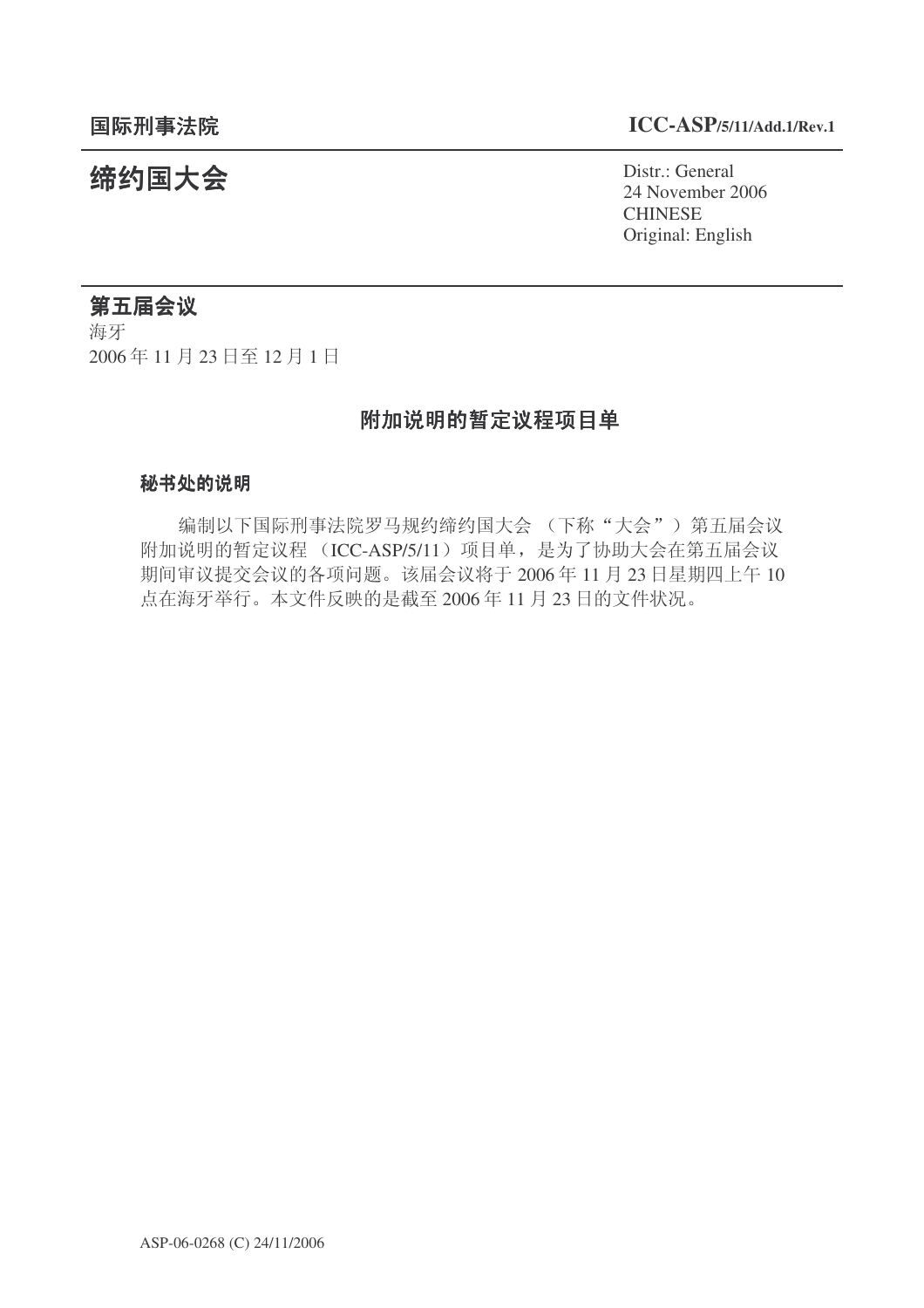# 附加说明的暂定议程项目单

#### 1. 主席宣布会议开幕

依照《罗马规约》第112 条第 6 款, 缔约国大会(下称"大会") 每年举 行一次常会。根据《缔约国大会议事规则》(下称《议事规则》)第 5 条,<sup>1</sup>大  $\Leftrightarrow$  在其 2005 年 12 月 3 日第四届会议的第四次会议上决定, 第五届会议于 2006 年 11 月至 12 月在海牙举行八天会议, 干 2007 年在纽约举行不少于三天的侵略 罪特别工作组会议的 复会。两次会议的具体时间均待大会主席团决定 。 2 在 2006年1月13日的一次会议上, 主席团决定于 2006年11月23日至12月1日  $A^2 + B^2 + B^2 = 2007 + 1$  月 29 日至 31 日召开第五届会议的复会。

2004 年 9 月 9 日, 在其第三届会议的第五次会议上, 大会选举 Bruno Stagno Ugarte 先生(哥斯达黎加)为第四届至第六届会议的主席。<sup>3</sup>《议事规 则》第30条规定,主席应宣布本届会议每次全体会议的开始。

#### 2. 默祷或默念

根据《议事规则》第43条, 在第一次全体会议开幕后和最后一次全体会议 闭幕前, 主席应请各位代表默祷或默念一分钟。

#### 3. 通过议程

关于议程的《议事规则》第10至13 条和第18 至 22 条适用于各届常会。

根据《议事规则 》第 10 条和第 11 条, 第五届会议暂定议程 (ICC-ASP/5/11) 以及第五届会议复会的暂定议程 (ICC-ASP/5/24) 分别于 2006 年 9 月 4 日和 11 月 6 日发出。根据《议事规则》第 19 条, 议程需提交大会批准。

文件

暂定议程 (ICC-ASP/5/11)

<sup>&</sup>lt;sup>1</sup> 国际刑事法院罗马规约缔约国大会正式记录,第一届会议,2002年9月3日至10日,纽 约(联合国出版物, 销售编号  $C.03.V.2$  和更正文件), 第 II 部分,  $C$ 。

<sup>2</sup> 䰙ߥџ⊩䰶㔫偀㾘㑺㓨㑺Ӯℷᓣ䆄ᔩˈಯሞӮ䆂ˈ*2005* ᑈ *11* ᳜ *28* ᮹㟇 *12* ᳜ *3*  $\overline{H}$ , 海牙(国际刑事法院出版物, ICC-ASP/4/32), 第 I 部分 B.17 部分, 第 40 段。

<sup>&</sup>lt;sup>3</sup>国际刑事法院罗马规约缔约国大会正式记录,第三届会议,2004 年9 月 6 日至 10 日,海  $\mathcal{F}$ (国际刑事法院出版物, ICC-ASP/3/25), 第 I 部分 B, 第 45 段。根据《议事规则》第 29 条, 当选主席仟期三年。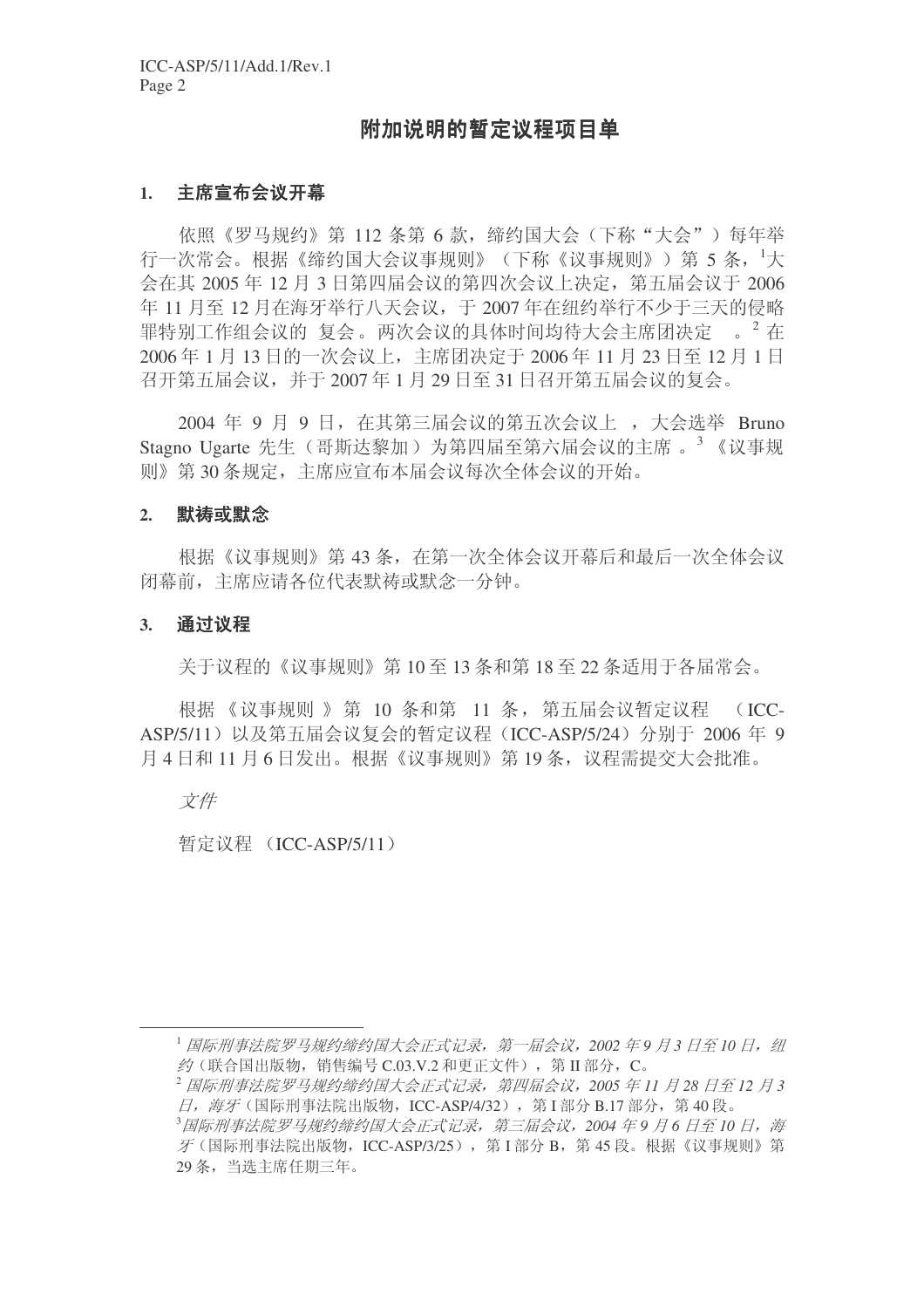# 4. 拖欠摊款的缔约国

依照《罗马规约》第 112 条第 8 款, "任何缔约国如果拖欠对本法院费用 的摊款, 其拖欠数额相当于或超过其以往整两年的应缴摊款时, 将丧失在大会 和主席团的表决权。"

在其第四届会议上, 大会注意到主席团关 于缔约国拖欠摊款的报告 4 和报 告中的建议, 并请主席团向缔约国大会第五届会议报告拖欠摊款的状况, 如果 必要包括如何促进及时、全额和无条件缴纳摊款和法院费用的预缴款措施的建 议。另外, 大会决定缔约国应将其要求免除适用《罗马规约》第 112 条第 8 款 的请求至少在预算和财务委员会(下称"委员会")会议召开前一个月提交给 大会秘书处, 以有利于委员会审议其请求, 并决定委员会应在大会就任何要求 免除执行《罗马规约》第 112 条第 8 款的请求做出决定之前向缔约国大会提出 建议。<sup>5</sup>

在其第六届会议上,委员会同意由主席责成三位委员会成员在第七届 会议 前提前一至两天举行会议, 审议按照大会的决定适用豁免的问题。 这三位委员 会成员将举行非正式会议,并向整个委员会提出他们的结论。然后,委员会将 通过对大会的建议, 这项安排将于 2006 年开始实施, 然后接受委员会审 杳。6

# 文件

预算和财务委员会第六届会议工作报告(ICC-ASP/5/1)

预算和财务委员会第七届会议工作报告 (ICC-ASP/5/23 及 Corr.1 和  $Add.1)$ 

主席团关于缔约国拖欠摊款的报告 (ICC-ASP/5/27)

# 5. 出席第五届会议的缔约国代表的证书

#### (a) 任命证书委员会

# (b) 证书委员会的报告

《议事规则》第23至28条对代表权和证书做出了规定。根据第24条的规 定, 缔约国代表的全权证书和副代表与顾问的名单应尽可能不迟于会议开幕后 24 小时递交秘书处。全权证书应由国家元首或政府首脑或由外交部长或由获得 他们其中一人授权的人颁发。

 $4$  ICC-ASP/4/14.

<sup>&</sup>lt;sup>5</sup> 国际刑事法院罗马规约缔约国大会正式记录,第四届会议,2005年11月28日至12月3 日, 海牙(国际刑事法院出版物, ICC-ASP/4/32), 第 Ⅲ 部分, ICC-ASP/4/Res.4 号决 议, 第40、43 和44 执行段落。

 $^6$  ICC-ASP/5/1,第15至16段。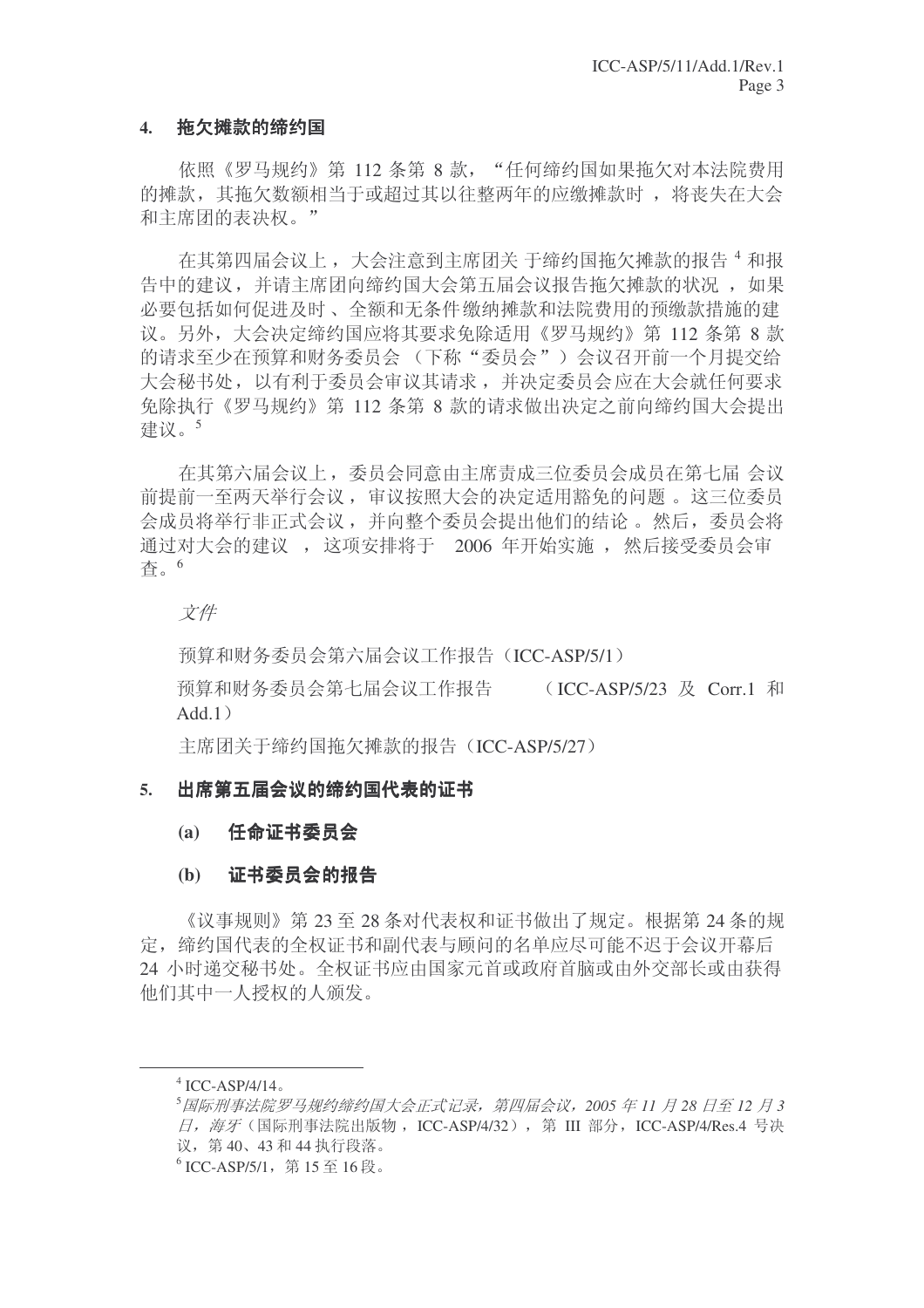根据第25条,每一届会议开始时应任命证书委员会。委员会应由大会根据 主席提议而任命的九名缔约国的代表组成。委员会应审查各缔约国代表 的全权 证书并尽快向大会做出报告。

## 6. 工作安排

大会在每届会议开始时将根据主席团的建议审议并通过工作计划。

## 7. 一般性辩论

没有文件

#### 8. 选举被害人信托基金理事会成员

大会根据其 ICC-ASP/1/Res.6 号决议设立了援助法院管辖权内的犯罪的被害 人及其家属的信托基金,并为援助被害人的信托基金设立了理事会。

理事会成员提名和选举的有关决议是 2002 年 9 月 9 日的 ICC-ASP/1/Res.6 号决议和 ICC-ASP/1/Res.7 号决议。根据后一个决议, 缔约国应在大会主席团确 定的提名期内提名候选人。另外,提名期前或后提名的人选将不予考虑。在这 方面, 主席团确定的提名期为自 2006 年 6 月 5 日至 2006 年 8 月 27 日的 12 周。根据 ICC-ASP/1/Res.5 号决议, 大会主席将提名期延长了四次。第四次的延 长将于 2006年11月19日结束。

ICC-ASP/1/Res.6 号决议的附件规定, 理事会由五名成员组成, 成员经选举 产生, 任期三年, 可以连选连任一次。成员以个人身份无偿服务。附件还规定 大会应在公平地域分配的基础上选举国籍不同的理事会成员,并考虑到必须确 保男女成员数目的公平分配, 世界各主要法系都有公平代表权。 理事会成员须 品格高尚、清正廉明, 具有协助严重犯罪被害人的能力。

此外, ICC-ASP/1/Res.7 号决议规定, 理事会的席位分配如下:

- 非洲国家, 一席:
- 亚洲国家, 一席:
- 东欧国家, 一席:
- 拉丁美洲和加勒比国家集团, 一席:
- 西欧和其他国家, 一席。

文件

秘书处关于被害人信托基金理事会成员第二次选举 的说明 (ICC-ASP  $/5/28)$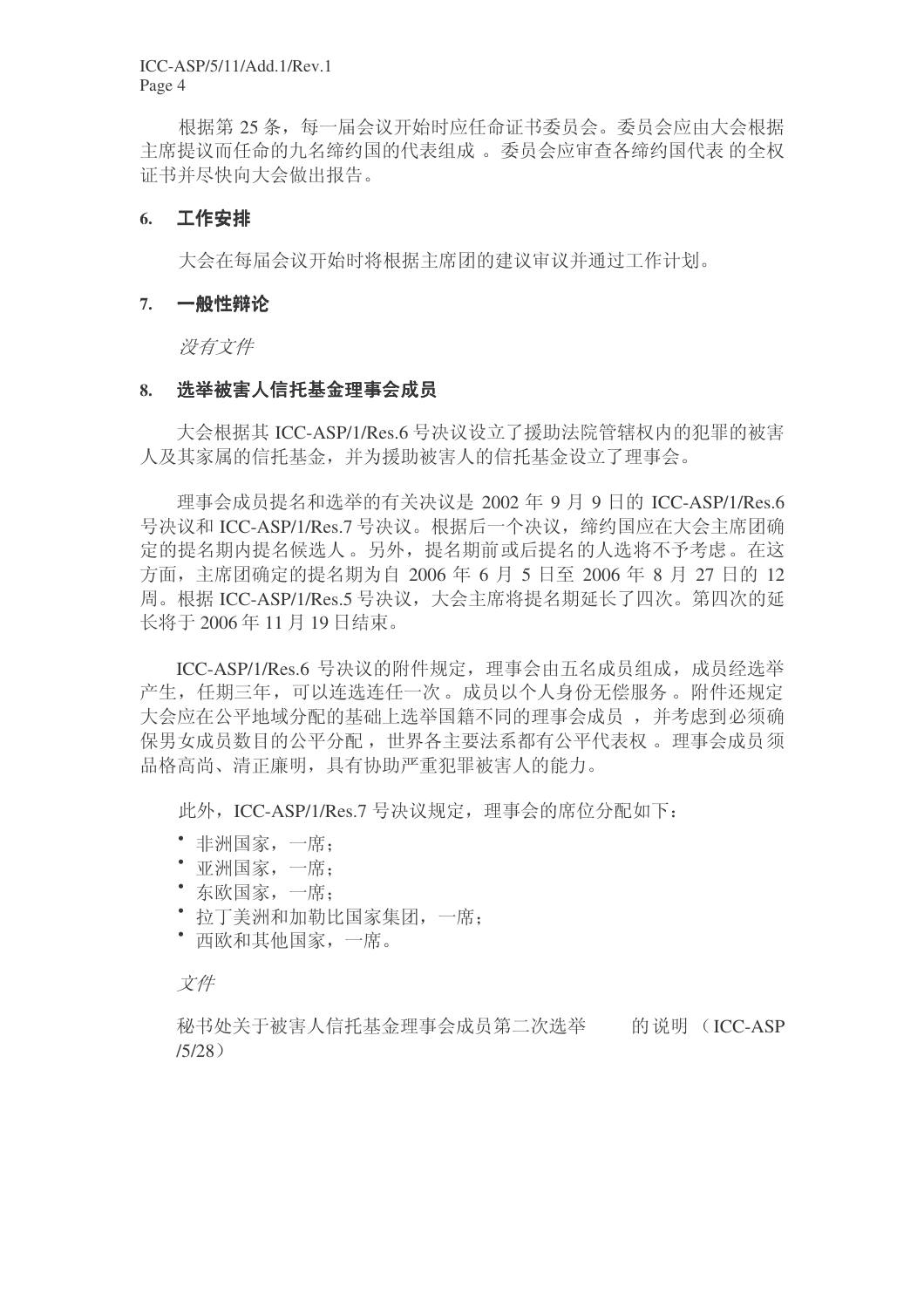## 9. 关于主席团活动的报告

依照《罗马规约》第112 条第 2 款第 3 项, 大会将审议主席团的活动和报 告,并就此采取适当的行动。

文件

主席团关于批准和执行 《罗马规约 》及参加缔约国大会的报告 (ICC- $ASP/5/26)$ 

#### 10. 关于法院活动的报告

依照《罗马规约》第112 条第 2 款第 2 项, 大会应向院长会议、检察官和 书记官长提供关于本法院行政工作的管理监督。依照《罗马规约》第 112 条第 5 款, 法院院长、检察官和书记官长或其代表可以参加大会的会议。根据《议 事规则》第34条的规定,他们可以就审议中的任何问题做出口头或书面发言和 提供资料。法院院长将据此提交关于自前次大会会议以来法院活动的报告。

文件

关于法院活动的报告 (ICC-ASP/5/15)

#### 11. 审议和通过第五个财政年度预算

依照《罗马规约》第 112 条第 2 款第 4 项, 大会将审议和决定法院的预 算。

《法院财务条例和细则》条例 3 规定, 书记官长应为每一个财政期间编制 提议的方案预算,并将其提交缔约国及预算和财务委员会 审议。预算和财务委 员会应向大会提出相关建议。

在其第三届会议上, 大会赞同了预算和财务委员会的建议, 即法院应在其 今后的执行情况的将告中包括财务执行情况的数据以及所取得的成果,而不是 产出。这一信息每年应通过委员会在方案预算草案中或在单独的关于执行情况 的报告中提交给大会。7

文件

向缔约国大会提交的关于被害人信托基金理事会  $2005 \, \text{ft} \, 8 \, \text{F}$  16 日至 2006 年 6 月 30 日的活动和项目的报告 (ICC-ASP/5/8)

提议的国际刑事法院 2007 年方案预算 (ICC-ASP/5/9 和 Corr.2)

<sup>&</sup>lt;sup>7</sup>国际刑事法院罗马规约缔约国大会正式记录, 第三届会议, 2004 年9 月 6 日至 10 日, 海  $\mathcal{F}$  (国际刑事法院出版物, ICC-ASP/3/25), 第 II 部分 A.8(b), 第 50 段, 及第 II 部分  $A.1.$  第4段。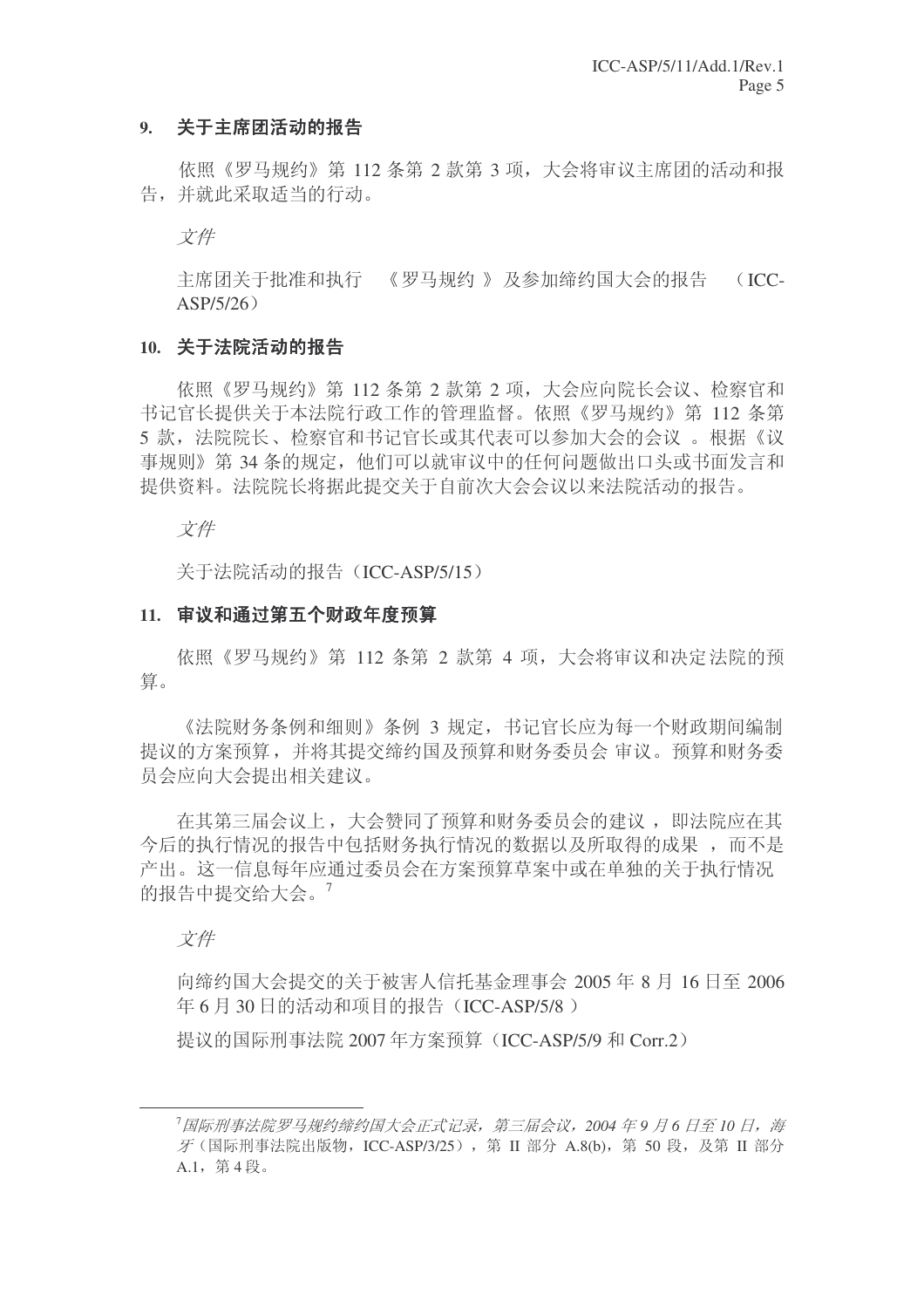关于截至 2006 年 8 月 31 日国际刑事法院预算执行情况的报告  $(ICC-ASP/5/13)$ 

关于更改法院财务年度的报告 (ICC-ASP/5/22)

预算和财务委员会第七届会议工作报告 (ICC-ASP/5/23 及 Corr.1 和  $Add.1)$ 

向缔约国大会提交的关于确保被告人有足够辩护律师的办法的报告 (ICC-ASP/3/16) – 对附件 2 的更新: 国际刑事法院法律援助计划的详细支付情 况 (ICC-ASP/5/INF.1)

澳大利亚、加拿大和新西兰提出的有关 2007 年方案预算中分摊比额表的决 议草案部分的建议 (ICC-ASP/5/WP.1)

#### 12. 审议审计报告

#### (a) 外聘审计员

《财务条例和细则》条例 12 规定, 大会应任命一名审计人, 依照公认共同 审计标准, 依照缔约国大会的特别指示并依照 《财务条例和细则》附件所载的 补充任务规定进行审计。大会在 2003 年 4 月 22 日第一届会议第 11 次会议上获 悉, 主席团根据大会的授权<sup>8</sup>已任命大不列颠及北爱尔兰联合王国国家审计署为 法院的审计人, 任期四年。9

根据条例 12.7, 审计人应对有关财务期间账目的财务报表和有关附表做出 审计报告。根据条例 12.8 和 12.9,审计报告在提交给大会之前需由书记官长及 预算和财务委员会转交给它的财务报表 和审计 报告讲行审议和批准。

文件

2005年1月1日至12月31日期间的财务报表 (ICC-ASP/5/2)

被害人信托基金 2005 年 1 月 1 日至 12 月 31 日期间的财务报表 (ICC- $ASP/5/3)$ 

预算和财务委员会第七届会议工作报告 (ICC-ASP/5/23 及 Corr.1 和  $Add.1)$ 

<sup>&</sup>lt;sup>8</sup> 国际刑事法院罗马规约缔约国大会正式记录, 第一届会议, 2002 年9 月3 日至 10 日, 纽 约(联合国出版物,销售编号  $C.03.V.2$  和更正文件), 第 I 部分第 29 段。

<sup>9</sup> 国际刑事法院罗马规约缔约国大会正式记录, 第一届会议(第一和第二届复会), 2003 车2 月3 日至7 日和4 月21 日至23 日, 纽约 (联合国出版物, ICC-ASP/1/3/Add.1), 第 I 部分, 第40段。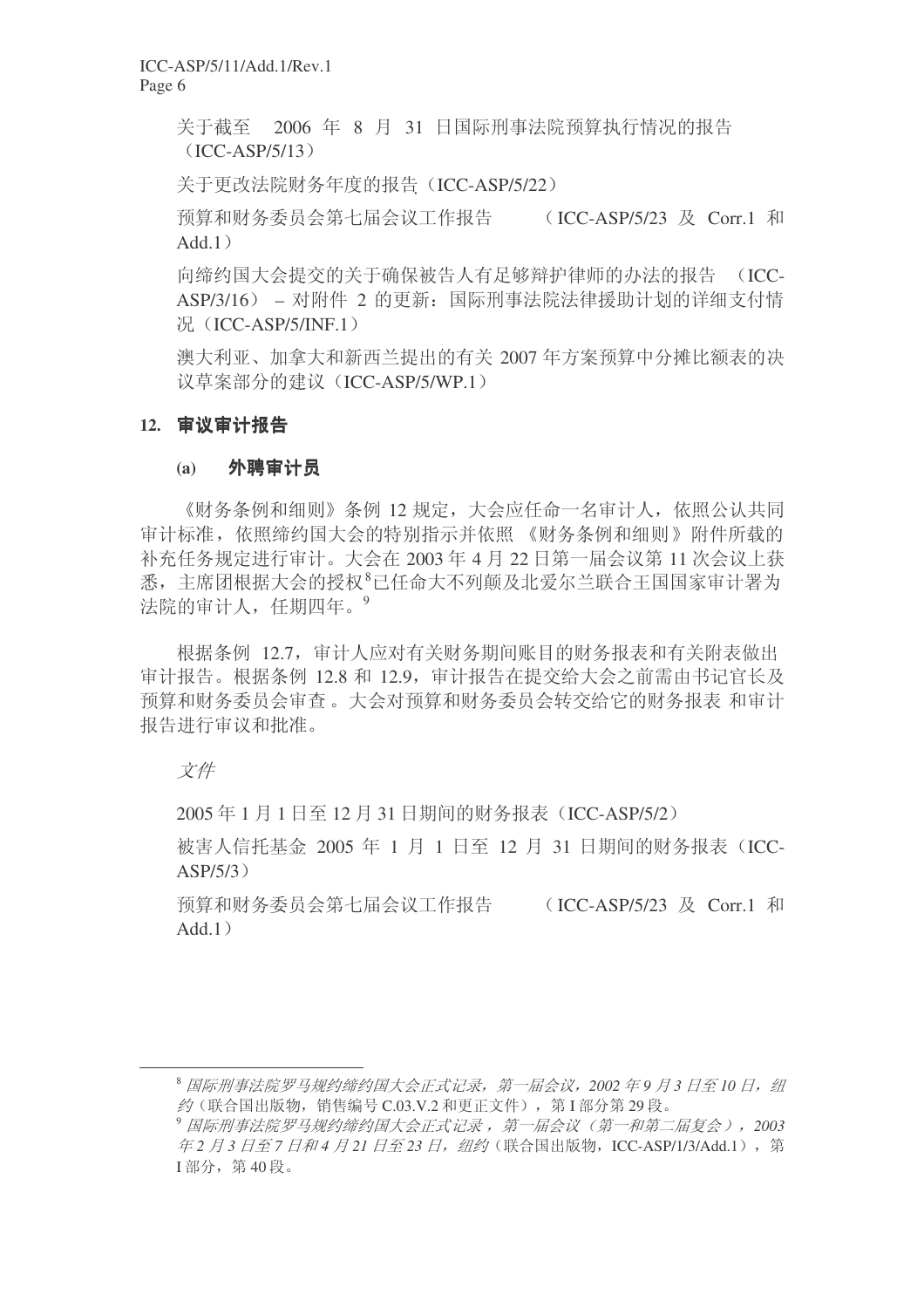#### (b) 内部审计办公室的报告

在其第二届会议上, 大会赞同预算和财务委员会的建议, 即内部审计员应 能独立地决定其年度工作计划, 包括委员会提出的任何问题, 而且内部审计员 每年应通过委员会向大会提交关于其办公室活动的报告。10

文件

内部审计办公室的报告 (ICC-ASP/5/5)

预算和财务委员会第七届会议工作报告 (ICC-ASP/5/23 及 Corr.1 和  $Add.1)$ 

### 13. 任命外聘审计员

《财务条例和细则》条例 12 规定, 大会应任命一名审计人, 依照公认共同 审计标准, 依照缔约国大会的特别指示并依照 《财务条例和细则》附件所载的 补充任务规定进行审计。大会在 2003 年 4 月 22 日第一届会议第 11 次会议上获  $\mathcal{R}$ , 主席团根据大会的授权  $^{11}$  已任命大不列颠及北爱尔兰联合王国国家审计署 为法院的审计人, 任期四年。12

在其第四届会议上, 根据主席团的请求, 大会初步审议了为 2007-2010 四 年度任命外聘审计员的问题。大会获悉,根据现在的任用条款,外聘审计员将 审计四个财务期间 (2002-2003年、2004年、2005年和2006年)。因此, 第二 个四年度的外聘审计员将审计 2007-2010 年的财务期间。

在同一届会议上,大会注意到,它可以选择在缔约国中进行招标,或表示 原则上倾向于在第二个四年期间继续任用现在的外聘审计员。 大会表示赞同后 者,并决定在其第五届会议暂定议程中包括一个题为"任命外聘审计员"的议 程项目,而且要求法院通过预算和财务委员会在第五届会议之前向大会提交一 份关于继续任用的条款和条件的报告。13

文件

关于重新任命外聘审计员的报告 (ICC-ASP/5/4)

<sup>&</sup>lt;sup>10</sup> 国际刑事法院罗马规约缔约国大会正式记录,第二届会议, 2003 年 9 月 8 日至 12 日, 纽约 (联合国出版物, 销售编号 C.03.V.13), 第 Ⅱ部分 A.1, 第 1 段和第 Ⅱ部分 A.6, 第 29段。

<sup>&</sup>lt;sup>11</sup> 国际刑事法院罗马规约缔约国大会正式记录,第一届会议,2002 年9 月 3 日至 10 日,  $\mathscr{A}\mathscr{B}$  (联合国出版物, 销售编号  $C_{.03}$ .V.2 和更正文件), 第 I 部分, 第 29 段。

<sup>&</sup>lt;sup>12</sup> 国际刑事法院罗马规约缔约国大会正式记录, 第一届会议(第一和第二届复会), 2003 车2 月3 日至7 日和4 月21 日至23 日, 纽约 (联合国出版物, ICC-ASP/1/3/Add.1), 第 I 部分, 第40段。

<sup>&</sup>lt;sup>13</sup> 国际刑事法院罗马规约缔约国大会正式记录,第四届会议, 2005 年11 月 28 日至 12 月 3  $\Pi$ , 海牙(国际刑事法院出版物, ICC-ASP/4/32), 第Ⅱ部分 B.3(g), 第44 和45 段。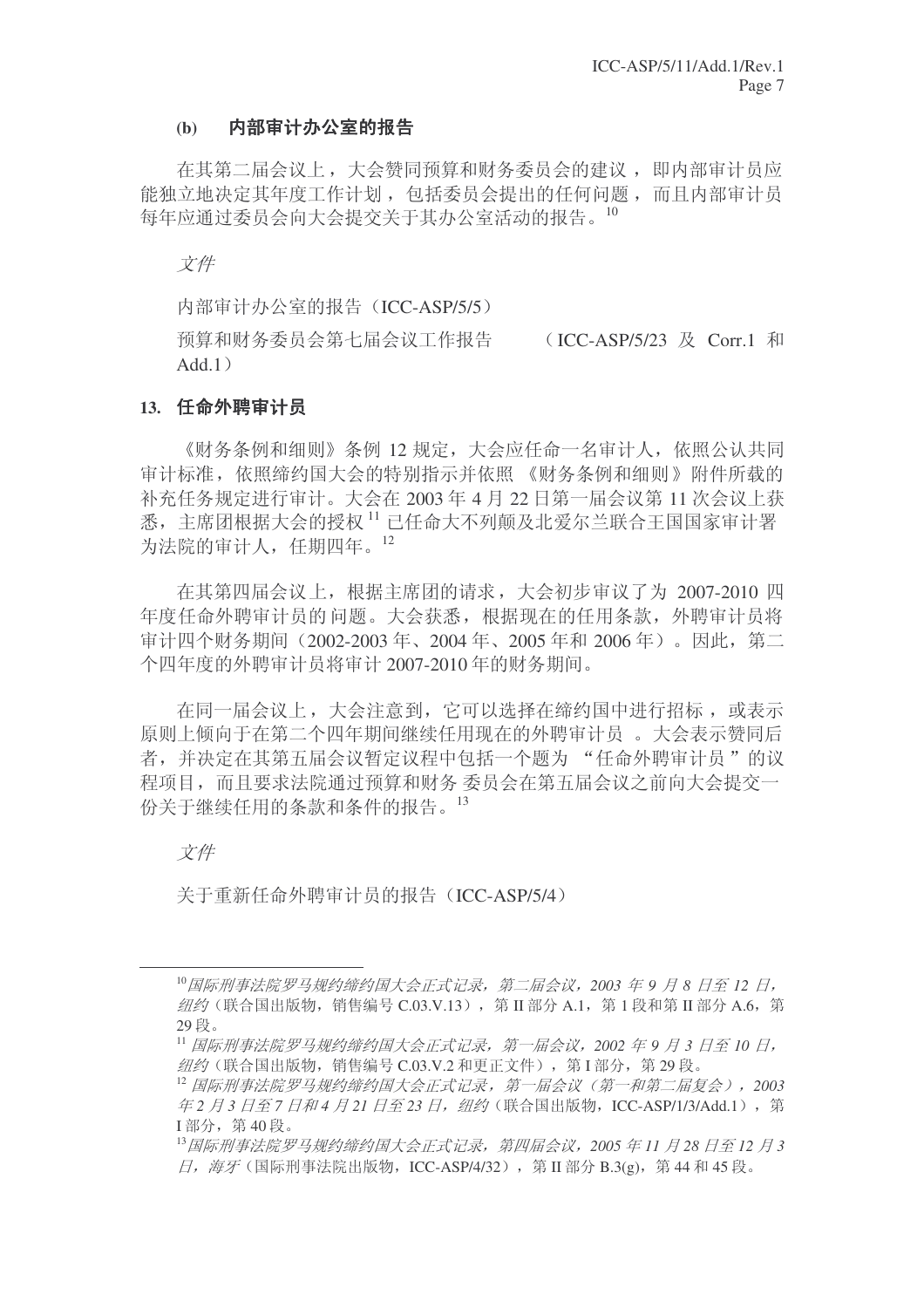预算和财务委员会第七届会议工作报告 (ICC-ASP/5/23 及 Corr.1 和  $Add.1)$ 

# 14. 关于被害人信托基金理事会的报告

大会根据其 ICC-ASP/1/Res.6 号决议建立了援助法院管辖权内的犯罪的被害 人及其家属的信托基金, 以及援助被害人的信托基金理事会。

大会在 2003 年 9 月 12 日举行的第二届会议的第五次会议上, 选举了理事 会的五位成员。他们的任期于当选之日开始。根据建立信托基金的决议第 11 段, 理事会应就基金的活动和项目向大会提出年度报告。

#### 文件

向缔约国大会提交的关于被害人信托基金理事会 2005 年 8 月 16 日至 2006 年 6 月 30 日的活动和项目的报告 (ICC-ASP/5/8)

预算和财务委员会第七届会议工作报告 (ICC-ASP/5/23 及 Corr.1 和  $Add.1)$ 

#### 15. 侵略罪特别工作组的报告

根据其 ICC-ASP/1/Res.1 号决议, 大会决定建立侵略罪特别工作组, 以同样 的条件向所有联合国成员国和专门机构或国际原子能机构的成员开放,目的是 认真研究关于侵略罪条款的建议, 以提交大会在审查大会上审议, 以期达成一 个可接受的关于侵略罪的条款, 依照《规约》的有关条款纳入《规约》中。大 会进一步决定, 这个特别工作组在大会举行 正常届会期间或大会认为适当和可 行的其他仟何时间举行会议。

大会在其 2003年2月7日举行的第一届会议复会的第八次会议上决定, 除 其他外, 在主席团一项建议的基础上, 这个特别工作组在大会举行年度届会期 间召开会议, 从 2003 年大会第二届会议开始。大会还决定大会的两次到三次会 议应该分配给特别工作组,而且如必要每年应该重复这一做法。

在 2005 年其第四届会议上, 大会决定, 除其他外, 在 2006 至 2008 年期 间, 在纽约召开的复会会议期间应为特别工作组至少分配专门的 10 天时间, 以  $\nabla \omega$ 要时应举行休会期间会议。 $^{14}$ 大会还决定于 2007 年在纽约举行侵略罪特别 工作组不少于三天的第五届会议的复会。主席团于 2006 年 1 月 13 日的一次会 议上决定了具体日期, 以及于 2007年 1月 29 日至 31 日在纽约联合国总部举行 第五届会议的复会。15

<sup>&</sup>lt;sup>14</sup> 国际刑事法院罗马规约缔约国大会正式记录, 第四届会议, 2005 年 11 月 28 日至 12 月 3 日, 海牙(国际刑事法院出版物, ICC-ASP/4/32), 第 III 部分, ICC-ASP/4/Res.4 号决 议, 第37段。

 $^{15}$  同上, 第53段。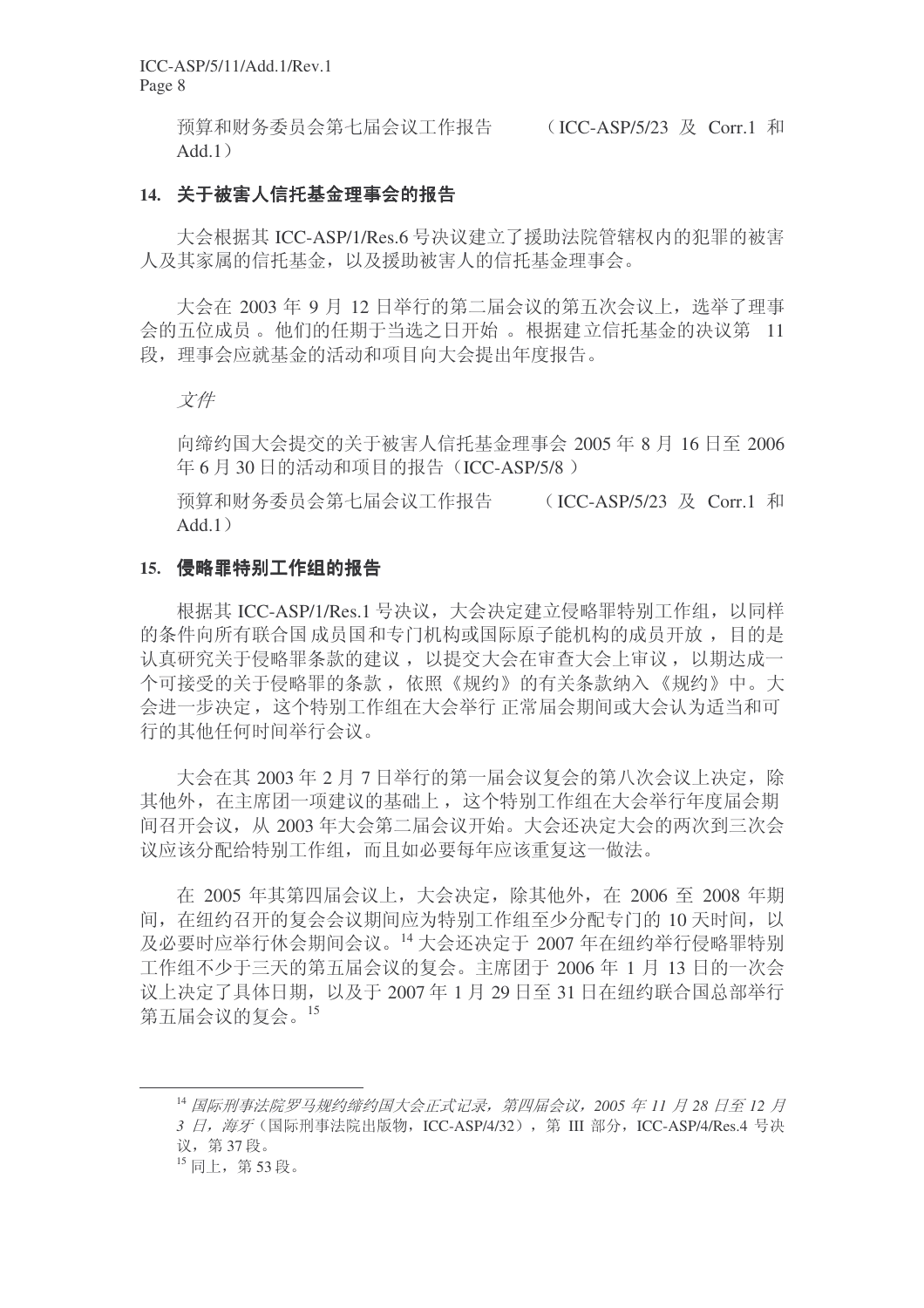工作组休会期间的一次非正式会议于 2006 年 6 月 8 日至 11 日在美国新泽 西州普林斯顿举行。

文件

秘书处的说明 (ICC-ASP/5/SWGCA/INF.1)

#### 16. 法官养恤金计划条例对预算的长期影响

大会在其第三届会议上, 以 ICC-ASP/3/Res.3 号决议 (附件的附录 2) 通过 了法官养恤金计划条例, 其根据主要是该计划应是非缴款性的, 并应该直接由 法院的预算提供资金。在同一届会议上,大会还要求预算和财务委员会 审议法 官养恤金计划条例对预算的长期影响 ,并就此向缔约国大会第四届会议做出报 告,以便确保可以安排适当的预算款项。16

在其第四届会议上,大会根据预算和财务委员会第五届会议工作报告第90-99 段<sup>17</sup>, 同意预算和财务委员会的建议, 即应以累积的方法向法官养恤金计划 供资, 以及应由外部对养恤金进行管理。大会还要求法院就最具成本效益的基 金管理备洗方案向预算和财务委员会做出报告, 其中包括通过联合国合办工作 人员养恤基金来管理上述基金的备选方案。 大会还认为, 适用于目前在职法官 的条件应当暂时适用于 2006 年选出的法官,并进一步决定将适用于法官的养恤 基金条件问题交预算和财务委员会审议并做出报告 ——主要要考虑到适用于其 他国际法院法官的养恤金制度 ——以便为大会提供工具就适用于国际刑事法院 法官的养恤金条件做出有根据的决定。大会还要求预算和财务委员会进一步审 议这一问题, 即在决定法院应付养恤金时, 是否应当考虑业已存在的应支付给 已在其他国际法庭和组织提供了服务的法官个人的养恤金 ——同时也研究这些 法庭和组织本身在这一问题上的做法 ——并在大会第五届会议之前向缔约国报 告其研究结果。最后, 在同一届会议上, 大会决定将 2005 年预算中未使用的总 额为 800 万欧元的资金用于 2003 年至 2006 年 12 月 31 日的累积养恤金债务估 计费用。18

文件

关于法官和选任官员服务条件和待遇的建议 (ICC-ASP/3/12, 附件 I, 附 录 2)

**国际刑事法院罗马规约缔约国大会正式记录, 第三届会议, 2004 年 9 月 6**  $\exists$ 至 10 日, 海牙 (国际刑事法院出版物, ICC-ASP/3/25), 第 Ⅲ 部分, ICC-ASP/3/Res.3 号决议, 附件。

<sup>16</sup> 国际刑事法院罗马规约缔约国大会正式记录, 第三届会议, 2004 年 9 月 6 日至 10 日, 海牙(国际刑事法院出版物, ICC-ASP/3/25), 第 III 部分, ICC-ASP/3/Res.3 号决议, 第 22 和 25 段。

<sup>&</sup>lt;sup>17</sup> 国际刑事法院罗马规约缔约国大会正式记录, 第四届会议, 2005 年11 月 28 日至 12 月 3  $\Box$ , 海牙(国际刑事法院出版物, ICC-ASP/4/32), 第 II 部分 B.6(b), 第 90 至 99 段。  $^{18}$  同上, 第 II 部分 B.3(a), 第 38 段和第 III 部分, ICC-ASP/4/Res. 9 号决议, 第 7 段。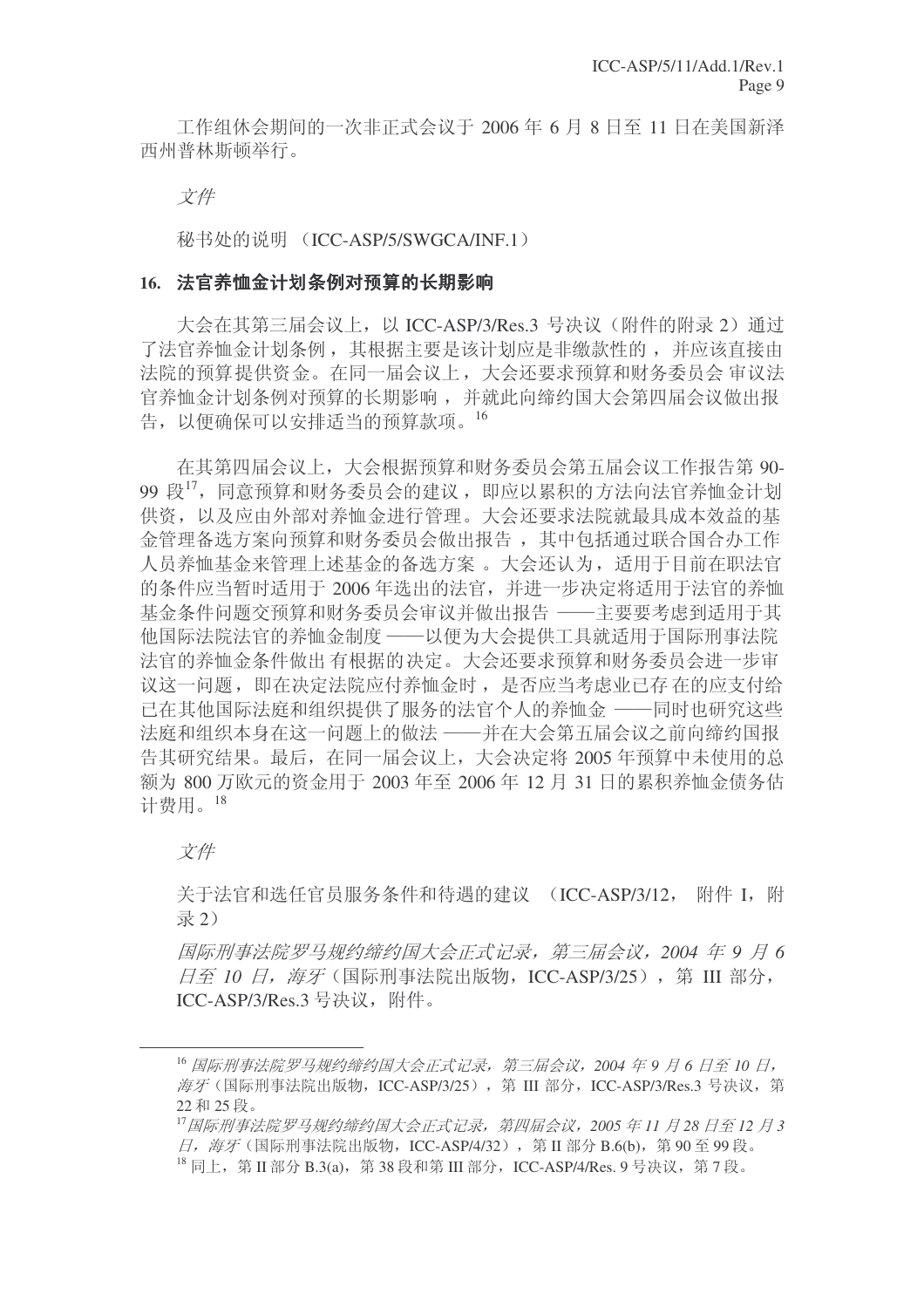**国际刑事法院罗马规约缔约国大会正式记录, 第四届会议, 2005 年 11 月** 28 *日至 12 月 3 日. 海牙* (国际刑事法院出版物, ICC-ASP/4/32), 第 Ⅱ 部 分 B.3(a), 第 38 段和第 III 部分, ICC-ASP/4/Res.9 号决议。

预算和财务委员会第六届会议工作报告 (ICC-ASP/5/1)

关于为法官养恤金计划进行采购招标的报告(ICC-ASP/5/18)

书记官长关于适用于其他国际法庭法官的养恤 金计划的报告 (ICC-ASP  $/5/19)$ 

预算和财务委员会第七届会议工作报告 (ICC-ASP/5/23 及 Corr.1 和  $Add.1)$ 

# 17. 检察官和副检察官的服务条件和待遇

《罗马规约》第49 条规定,法官、检察官、副检察官、书记官长、副书记 官长领取缔约国大会所确定的薪金、津贴和费用。

在其第三届会议上, 大会注意到 ICC-ASP/3/12 号文件附件 II 中关于检察官 和副检察官服务条件和待遇的建议, 并且在重申 ICC-ASP/1/Decision 3 号决定 关于国际刑事法院参加联合国合办工作人员养恤基金的规定的 同时, 要求预算 和财务委员会审议上述建议以及任何其他的适当选择,并就此向缔约国大会第 四届会议报告。19

在其第四届会议上, 大会再次注意到载于上述文件中的检察官办公室关于 这一议题的报告,以及预算和财务委员会要求法院在其下届会议上就此提出报 告的请求,包括某些附估算费用的选择方案,并要求委员会就此向缔约国大会 第五届会议做出报告。20

# 文件

关于法官和选任官员服务条件和待遇的建议(ICC-ASP/3/12, 附件 II)

**国际刑事法院罗马规约缔约国大会正式记录。第三届会议, 2004 年 9 月 6 日至 10 日, 海牙** (国际刑事法院出版物, ICC-ASP/3/25), 第 Ⅲ 部分, ICC-ASP/3/Res.3 号决议

**国际刑事法院罗马规约缔约国大会正式记录, 第四届会议, 2005 年 11 月** 28 日至12 月 3 日, 海牙 (国际刑事法院出版物, ICC-ASP/4/32), 第 Ⅱ 部 ߚ B.6(b)

<sup>&</sup>lt;sup>19</sup> 国际刑事法院罗马规约缔约国大会正式记录, 第三届会议, 2004 年 9 月 6 日至 10 日, 海牙(国际刑事法院出版物, ICC-ASP/3/25), 第 III 部分, ICC-ASP/3/Res.3 号决议, 第 26 执行段落。

<sup>&</sup>lt;sup>20</sup> 国际刑事法院罗马规约缔约国大会正式记录,第四届会议, 2005 年11 月 28 日至 12 月 3 日, 海牙(国际刑事法院出版物, ICC-ASP/4/32), 第 Ⅲ 部分, ICC-ASP/4/Res.4 号决 议, 第34 段和第 II 部分第 39 段。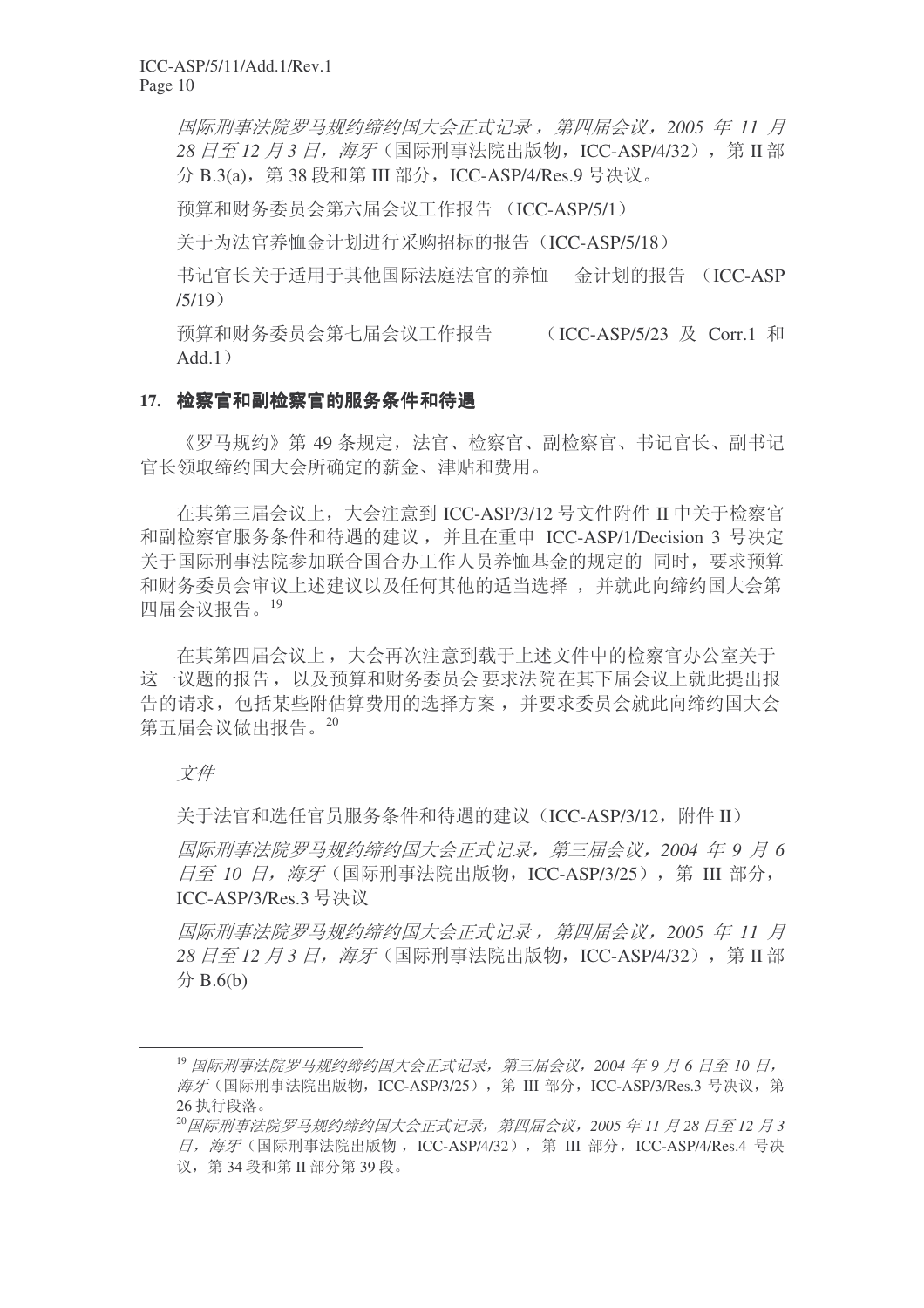根据 ICC-ASP/3/Res.3 号决议第 26 段提交的关于检察官和副检察官的服务 条件和待遇的报告 (ICC-ASP/4/11)

预算和财务委员会第六届会议工作报告(ICC-ASP/5/1)

关于检察官和副检察官服务条件和待遇的报告(ICC-ASP/5/20)

关于检察官和副检察官服务条件和待遇: 养恤金的财务费用的报告 (ICC- $ASP/5/21)$ 

预算和财务委员会第七届会议工作报告 (ICC-ASP/5/23 及 Corr.1 和  $Add.1)$ 

## 18. 法院办公楼

# (a) 永久办公楼

在其第四届会议上, 大会主要强调法院 是一个永久的司法机构, 有鉴于 此, 需要有功能性永久办公楼, 使法院能有效地履行其职责: 认识到, 根据目 前掌握的信息, 在 Alexanderkazerne 这一地点建造专门设计的办公楼 或许是在 规模、功能性和安全方面能满足一个永久法院 要求的最灵活的解决办法; 欢迎 东道国的代表所做的增加财务支持的表示21; 请法院在大会下届会议 之前提早 完成其人员配置预估和战略规划,并就永久办公楼的详细要求继续 进行进一步 的准备和规划工作; 并建议大会主席团及预算和财务委员会继续考虑这一问 题,并就法院永久办公楼问题向缔约国大会第五届会议做出报告。22

文件

**国际刑事法院罗马规约缔约国大会正式记录, 第四届会议, 2005 年 11 月** 28 日至12 月3 日, 海牙 (国际刑事法院出版物, ICC-ASP/4/32), 附件 II

预算和财务委员会第六届会议工作报告 (ICC-ASP/5/1)

关于法院规模模型的报告 (ICC-ASP/5/10)

国际刑事法院战略计划(ICC-ASP/5/6)

关于国际刑事法院未来永久办公大楼的报告 : 综合讲度报告 (ICC-ASP  $/5/16)$ 

关于国际刑事法院永久办公楼管理安排的报告 (ICC-ASP/5/17)

预算和财务委员会第七届会议工作报告 (ICC-ASP/5/23 及 Corr.1 和  $Add.1)$ 

主席团关于法院永久办公楼的报告 (ICC-ASP/5/29)

<sup>&</sup>lt;sup>21</sup> 国际刑事法院罗马规约缔约国大会正式记录, 第四届会议, 2005 年 11 月 28 日至 12 月 3  $\Box$ / 海牙(国际刑事法院出版物, ICC-ASP/4/32), 附件 III.B, 2005年 12 月 2 日东道国 代表在大会第三次会议上的讲话。

 $^{22}$ 同上, 第 III 部分, ICC-ASP/4/Res.2 号决议, 第 1 至 5 段。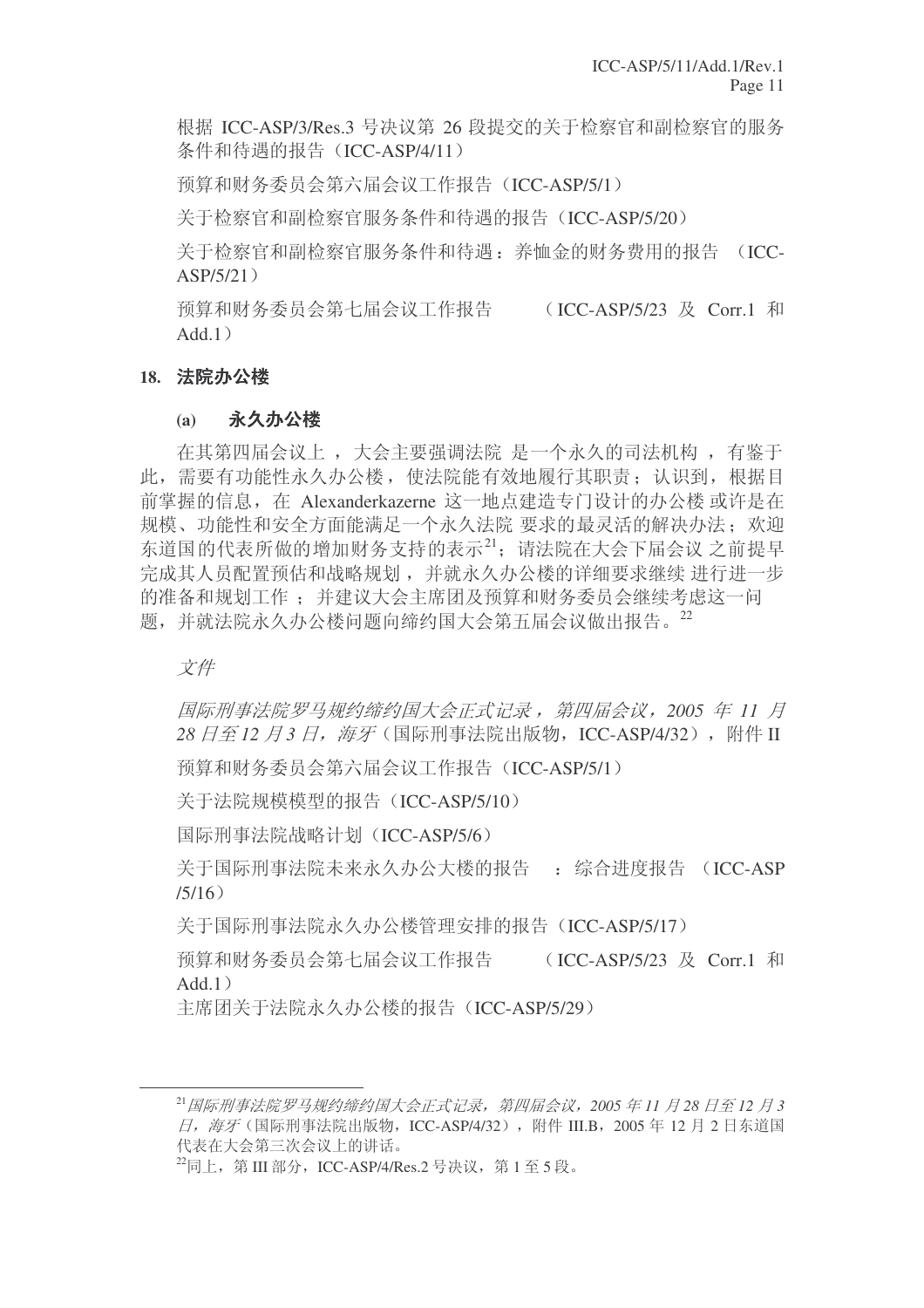### (b) 临时办公楼

在其第四届会议的复会上, 大会决定设在海牙的相关的主席团机制应以不 限名额的方式讨论与法院临时办公楼有关的所有事项,以期立即向主席团提交 一份报告, 由其迅速审议并与缔约国磋商, 并于其后提交预算和财务委员会。 大会进一步决定委员会应尽早但 最迟在其第六届会议上, 就涉及法院临时办公 楼的任何解决方案的可行性和适 当性提出意见。<sup>23</sup> 在其第六届会议上, 委员会 宙议了主席团关于三个临时办公用房备选方案的非正式报告, 即:

| 备选方案 A: | Binckhorstlaan        |
|---------|-----------------------|
| 备选方案 B: | 预制板大楼                 |
|         | 分方案 i) Saturnusstraat |
|         | 分方案 ii) Wegastraat    |
| 备选方案 C: | Leidschendam          |

在其非正式报告中, 主席团建议赞同备选方案 B (预制板大楼的备选方 案), 这一方案得到了预算和财务委员会第六届会议的赞同。<sup>24</sup>

# 文件

预算和财务委员会第六届会议工作报告(ICC-ASP/5/1)

预算和财务委员会第七届会议工作报告 (ICC-ASP/5/23 及 Corr.1 和  $Add.1)$ 

#### 19. 人员配置预估和法院战略计划

在其第四届会议上, 除其他外, 大会邀请法院在下届大会之前完成其人员 配置预估和战略规划。25

也是在其第四届会议上,大会认识到在与法院建设性的互动过程中, 法院 使社区参与调查中的情势的重要性,要求法院提供一份详细的与其外延活动有 关的战略计划, 包括业绩指标, 供预算和财务委员会及缔约国大会审议, 以使 得大会能详细地审议这一重要问题。<sup>26</sup>

在同一届会议上,大会还指出,实地业务通信特别重要而且其费用经常很 高, 但得出的结论是信息和通信技术科的费用增长得很快, 因此, 应按照预算

<sup>&</sup>lt;sup>23</sup> 国际刑事法院罗马规约缔约国大会正式记录, 第四届会议复会, 2006 年 1 月 26 日至 27  $\Box$  / 纽约 (国际刑事法院出版物, ICC-ASP/4/37), 第 Ⅱ 部分, ICC-ASP/4/Res.12 号决 议. 第2和3段。

 $^{24}$  预算和财务委员会第六届会议工作报告 (ICC-ASP/5/1), 第46至53段。

<sup>&</sup>lt;sup>25</sup> 国际刑事法院罗马规约缔约国大会正式记录, 第四届会议, 2005 年11 月 28 日至 12 月 3 日, 海牙(国际刑事法院出版物, ICC-ASP/4/32), 第 Ⅲ 部分, ICC-ASP/4/Res.2 号决 议, 第4段。

 $^{26}$  同上, 第 III 部分, ICC-ASP/4/Res.4 号决议, 第 22 段和第 II 部分 B.2., 第 30 段。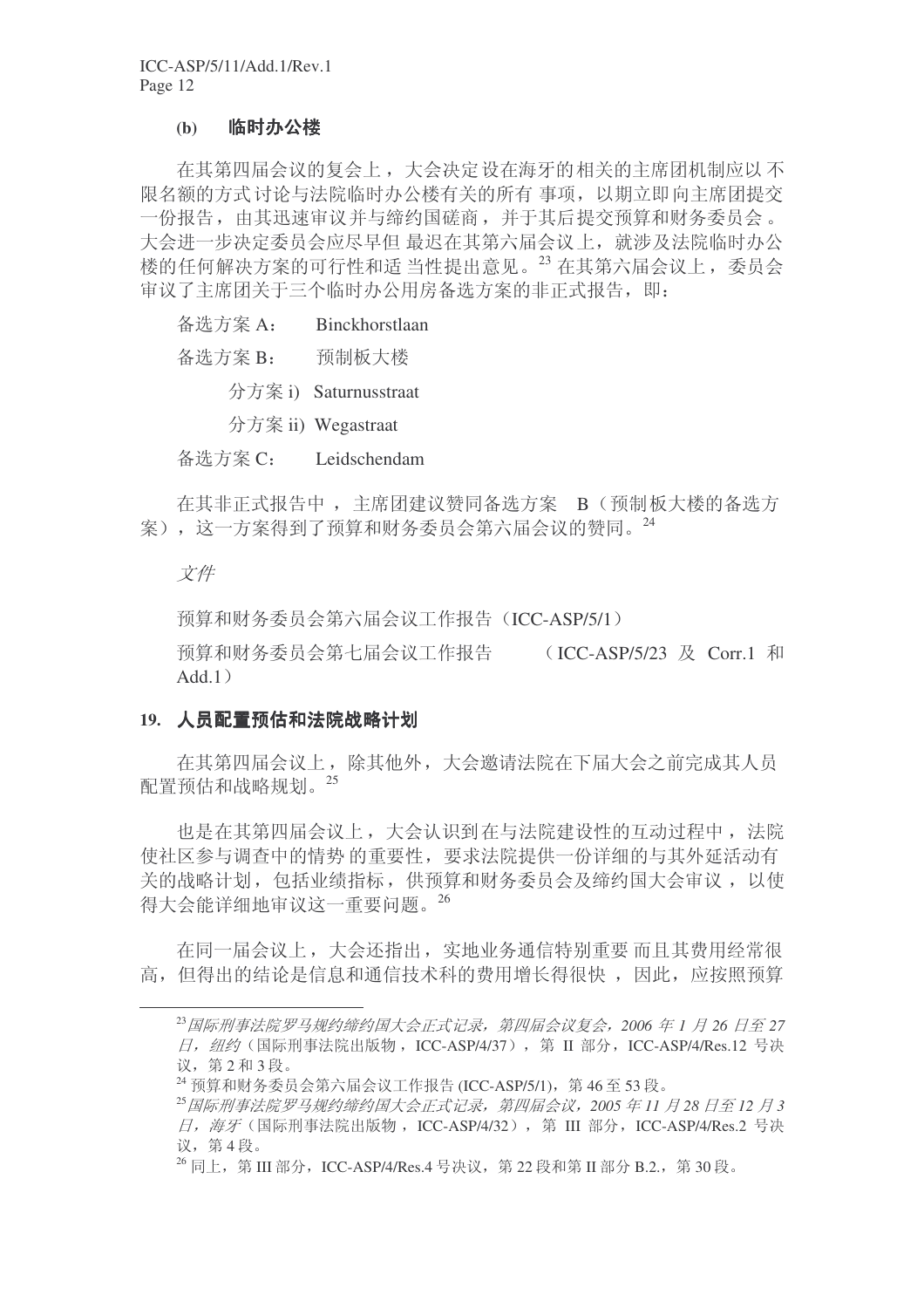和财务委员会的建议进行削减。大会进一步赞同外聘审计员及预算和财务委员 会的建议, 即法院应该紧密结合其核心业务的目标制定信息和通信技术战略 。 大会建议,委员会应审议这一战略,以便使得大会在其第五届会议上能够进一 步考虑信息和通信技术的要求。27

最后, 在同一届会议, 大会审议了外聘审计员及预算和财务委员会在其 第 五届会议工作报告第 24 段中28提出的关于将法院的预算与战略目标联系起来的 建议, 要求法院把即将出台的战略计划作为将来预算规划的出发点, 欢迎法院 制订关于法院规模模型的决定,并期待将来缔约国对此进行审议。29

#### 文件

预算和财务委员会第六届会议工作报告 (ICC-ASP/5/1)

国际刑事法院战略计划 (ICC-ASP/5/6)

关于法院信息和通信技术战略的报告(ICC-ASP/5/7)

关于法院规模模型的报告 (ICC-ASP/5/10)

国际刑事法院外延战略计划 (ICC-ASP/5/12)

预算和财务委员会第七届会 议工作报告 (ICC-ASP/5/23 及 Corr.1 和  $Add.1)$ 

主席团关于国际刑事法院战略规划进程的报告 (ICC-ASP/5/30)

#### 20. 关于缔约国大会下届会议日期和地点的决定

根据《议事规则》第 5 条, 大会每届会议的开始日期和期限应该在大会前 次会议上决定。

## 21. 关于预算和财务委员会下届会议日期和地点的决定

根据 ICC-ASP/1/Res.4 号决议附件第 4 段, 委员会将在需要时举行会议, 而 且每年至少举行一次会议。委员会在其第七届会议上决定向大会建议, 其第八 届会议于 2007 年 4 月 23 日至 26 日在海牙举行, 并初步决定其第九届会议于 2007年10月8日至12日在海牙举行, 但这一日期将由委员会在其四月的会议 上确定。

#### 22. 其他事项

#### (a) 国际刑事法院和东道国间总部协定草案

依照《罗马规约》第3条第2款, 法院应当在缔约国大会批准后, 由院长 代表法院与东道国缔结总部协定。

 $^{27}$  第 II 部分 B.2, 第 23段。

 $^{28}$  同上, 第 II 部分 B.6(b), 第 24 段。

 $^{29}$  同上, 第 II 部分 B.1(c), 第 13 段。